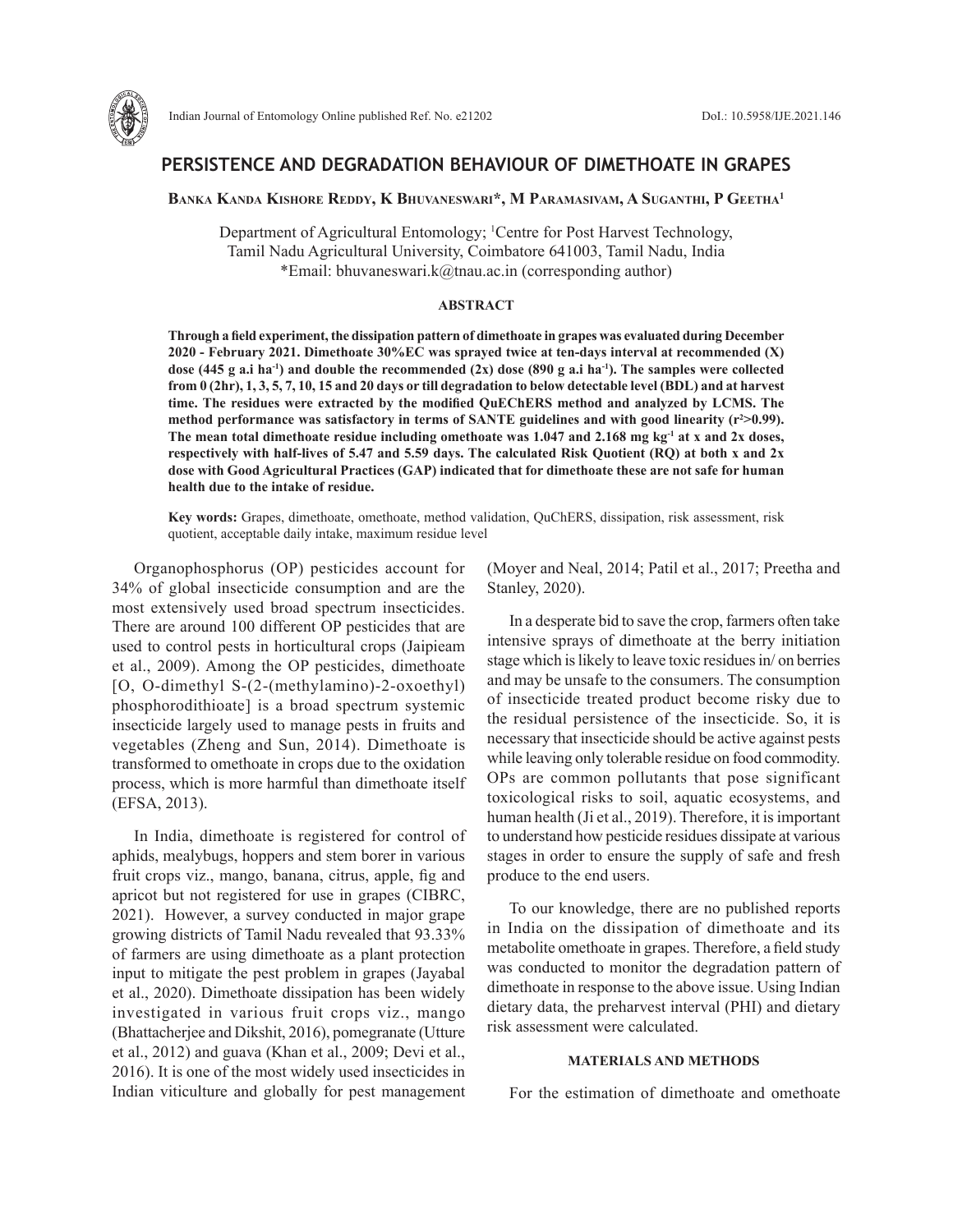residues, certified reference material (CRM) of dimethoate (99.5%), omethoate (96.8%), anhydrous sodium citrate dibasic sesquihydrate (≥ 99% purity) (Sigma Aldrich, Bangalore, India); HPLC grade of ethyl acetate ( $\geq$  99.9%), n-hexane ( $\geq$  99.9%) (Sisco Research Laboratories, Mumbai, India); LCMS grade methanol (> 99.9%) (Avantor Sciences, PA, USA); Anhydrous sodium chloride ( $\geq$  99%), anhydrous tri-sodium citrate dihydrate (≥ 99%) (Merck, Mumbai, India); anhydrous magnesium sulphate  $(≥ 99%)$  (Himedia Laboratories, Mumbai, India); primary secondary amine (PSA, 40 µm) and graphitised carbon black (GCB) (Agilent Technologies, USA); and formic acid  $(≥ 99%)$  (Fisher Scientific Limited, Czech Republic) were obtained. The commercial formulation of dimethoate 30% EC was purchased locally from a pesticide dealer in Coimbatore, Tamil Nadu, India.

Individual stock solutions of 400 mg/l dimethoate and omethoate were made in LCMS grade methanol by independently weighing 10.05 and 10.33 mg of the analytical standards into a calibrated glass A volumetric flask (25 ml). Dimethoate and omethoate secondary stock solutions (40 mg/ l) were made separately from the stock solution in a 25 ml container by transferring 2.5 ml of each. A working standard mixture of 10 mg/ l was prepared using secondary stock solution. The linearity and spiking standard solutions were obtained by serial dilution from the mixed standard solution in the range of 0.005 - 0.1 mg/ l. All standard solutions were maintained at -20°C in the deep freezer until use. Matrix matched standard solutions (0.01, 0.025, 0.05, 0.075, and 0.1 mg/ l) were prepared with immature and mature grape matrix.

Dissipation study was carried out in a farmer's field in Theni district of Tamil Nadu, India (9° N, 76° E and 375 masl) following good agricultural practices. The plot size was  $50m^2$  area that had no application of dimethoate before taking up the study, with three replicated plots. The commercial product of dimethoate 30% EC was applied (Muscat Hamburg variety) at the berry initiation stage (45 days after flowering) at the recommended dose  $(445 \text{ g a.i ha}^{-1})$  and double the recommended dose  $(890 \text{ g a.i ha}^{-1})$ . A high-volume sprayer with 500 l ha<sup>-1</sup> of spray fluid, was used and two foliar sprays were given at an interval of 10 days for dissipation study. During the field trial, maximum and minimum temperatures were recorded as 28.16 and  $19.16^{\circ}$  C, respectively and relative humidity was 78.16%. No rainfall was received.

The grape berries for residue analysis (0.5 kg) were

randomly picked from vines from each replication at 0 (2hr), 1, 3, 5, 7, 10, 15, 20, 25, 30 and 35 days after second spraying and at the time of harvest. A highvolume blade homogeniser was used to homogenise samples using a Robot Coupe cutter mixer (Blixer 6 VVA, France) and stored at -20°C for residue analysis,

A modified QuEChERS (Quick, Easy, Cheap, Effective, Rugged, and Safe) technique was adapted, validated and used for residue extraction **(**Anastassiades et al., 2003). 10 g of grape sample was added in a 50 ml centrifuge tube and vortexed for one min after adding 20 ml of ethyl acetate. After that, 1 g NaCl and 4 g anhydrous MgSO4 were added, vortexed and centrifuged completely for 10 min at 6000 rpm. Following centrifugation, a 6 ml aliquot of the supernatant was transferred to a 15 ml centrifuge tube containing 100 mg PSA, 600 mg anhydrous MgSO4, and 10 mg GCB and vortexed for one min before centrifugation at 3000 rpm for ten min. In a low volume concentrator at  $40^{\circ}$ C, 2 ml of aliquot was evaporated to near dryness under a gentle stream of nitrogen gas. Finally, the residue was mixed in 1.0 ml methanol and filtered by using a 0.2 µm membrane syringe filter and transferred into 1.0 ml autosampler vials for analysis of residues by LC-MS.

The detection, estimation and confirmation of dimethoate and omethoate were done in Shimadzu 2020 series LCMS equipped with a reverse phase C18 (Eclipse plus- Agilent) column (250 mm length x 4.6 mm id, 5 μm particle size) at a column oven temperature of 40˚C. The mobile phase used for the separation of target compounds were methanol and ultra-pure water with 0.05 % formic acid in the ratio of 50:50. The LCMS pump was run in binary mode at a pressure of 48 kgf/ cm2 to discharge the mobile phase at a constant isocratic flow rate of 0.5 ml/ min. The chromatograms were analysed using Shimadzu lab solutions software (5.6) and further calculations were based on obtained peak areas in the chromatograms. Samples were ionized using positive electron spray ionization (ESI+) mode and 0.1  $\mu$ A° of interface current, 350°C of heat block temperature,  $250^{\circ}$ C as desolvation line (DL) temperature, nebulizer gas  $(N_2$ -99.99%) flow of 1.5 l/ min, drying gas of 12 l/min and scan speed of 15000 sec were employed.

The method used to determine the residues of dimethoate and omethoate in grape matrices was validated as per SANTE guidelines (SANTE, 2019) and evaluated with parameters viz., linearity, limit of detection (LOD), limit of quantification (LOQ),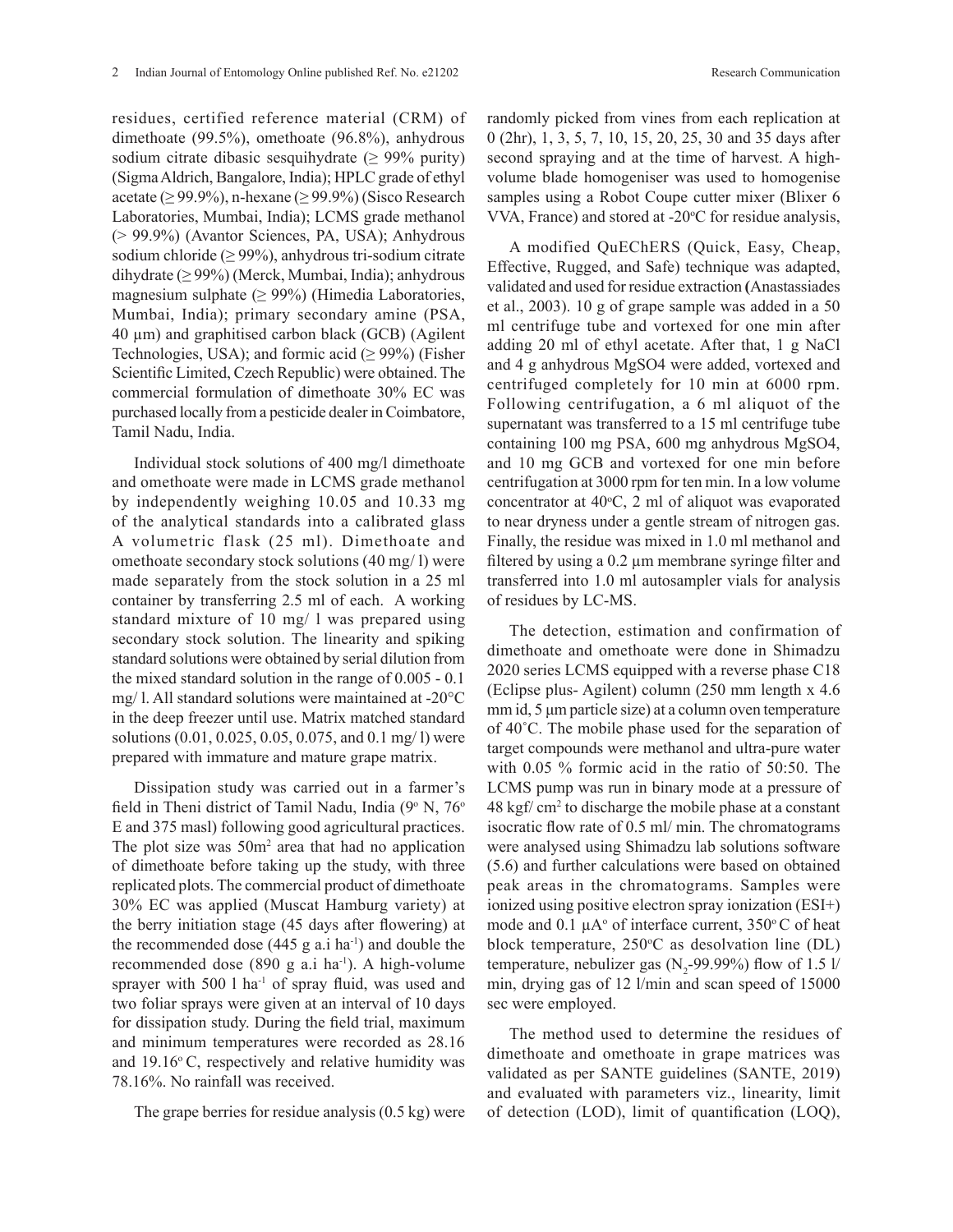recovery, precision, repeatability and matrix effect. The Horwitz ratio (HorRat) is a measurement tool that reflects the acceptability of analytical processes in terms of interlaboratory precision (reproducibility). It is the ratio of the observed relative standard deviation among laboratories (RSD), to the corresponding predicted relative standard deviation (PRSD), calculated using the Horwitz equation  $PRSD = 2C^{(-0.15)}$ , where C is the concentration found or added, expressed as a mass fraction and PRSD was calculated for all the fortified concentrations of 0.01, 0.025, 0.05, 0.075 and 0.1ppm (Horwitz and Albert, 2006). The matrix effect (ME) was assessed using the formula mentioned by (Dong et al., 2018).

The amount of dimethoate residue (log value) over time (days after application) was subjected to weighted linear regression to calculate half-life and safe waiting period values of dimethoate (Hoskins, 1961; Handa et al., 1999). Half-life of dimethoate was determined as  $T_{1/2} = 0.693/k$ . The maximum residue limit (MRL) for dimethoate in grapes was 0.01 mg/kg as per the European pesticide (EU) database, 2020. The safe waiting period of dimethoate was calculated using the formula mentioned as  $PHI = [log (A)-log (MRL)]/K$ 

EDI was divided by the acceptable daily intake (ADI) to arrive the risk quotient (RQ), which was used to quantify the long-term risk of intakes in comparison to pesticide toxicological data (Dong et al., 2018). ADI value of dimethoate is 0.002 mg/ kg/ bw/ day (EFSA, 2013). The average body weight of an Indian (male- 65kg and female- 55kg) adult (NIN, 2020) and recommended total fruit consumption is 150 g/ day (NIN, 2020). If the RQ is  $\leq 1$ , the risk of long-term human dietary consumption of dimethoate is acceptable; if the RQ is >1, the risk is unacceptable.

#### **RESULTS AND DISCUSSION**

Instrument conditions were optimised using single quadrupole LC-MS to identify, confirm, and quantify dimethoate and its metabolite omethoate in grapes. By setting standard chromatographic conditions, dimethoate and omethoate were separated and eluted at retention times of 8.47 and 5.31 min, respectively (Fig. 1). Quantification of dimethoate and omethoate was carried out using selected ion monitoring (SIM) mode and sensitivity was increased by using positive  $(+)$  SIM mode with target m/z at 230 and 214 for dimethoate and omethoate, respectively.

The recovery %, RSD, and linearity of the analytical



method used to estimate the residues of dimethoate using the and omethoate were calculated and validated. In both immature and mature grape matrices, the method's linearity was determined to be between 0.005 to 0.1 mg/l. For both solvent and matrix-matched calibration standards, the correlation coefficient of dimethoate and omethoate was >0.99 (Table 1). The LOD (at a signal-tonoise ratio greater than 3) and LOQ (at a signal-to-noise ratio greater than 10) were determined as 0.005 and 0.01 mg/kg, respectively. The proposed LOQ (0.01 mg/ kg) of the method was in agreement with the MRL (0.01 mg/ kg) value fixed by EU pesticide database. Dimethoate and omethoate recovery in grapes was between 70 and 120% confirming to SANTE (2019) guidelines. RSD  $(<20\%)$ , matrix effect  $(<20\%)$ , horwitz ratio  $(0.5-2.0)$ were in acceptable range validating the analytical method (Table 1).

> Residues of dimethoate reached BDL on 30 and 35 days after spraying at recommended (X) and double the recommended dose (2X), respectively (Table 2). Omethoate residues reached BDL 7 days after spraying. At harvest time samples, neither dimethoate nor omethoate was detected (45 days after spraying). Total residue (dimethoate + omethoate) was used to determine the half-life values and confirmed as 5.47 and 5.59 days at x and 2x doses, respectively. Reports on the dissipation of dimethoate in fruit crops like mango, guava, citrus, pomegranate are documented and available but could not get for grapes. Pappas et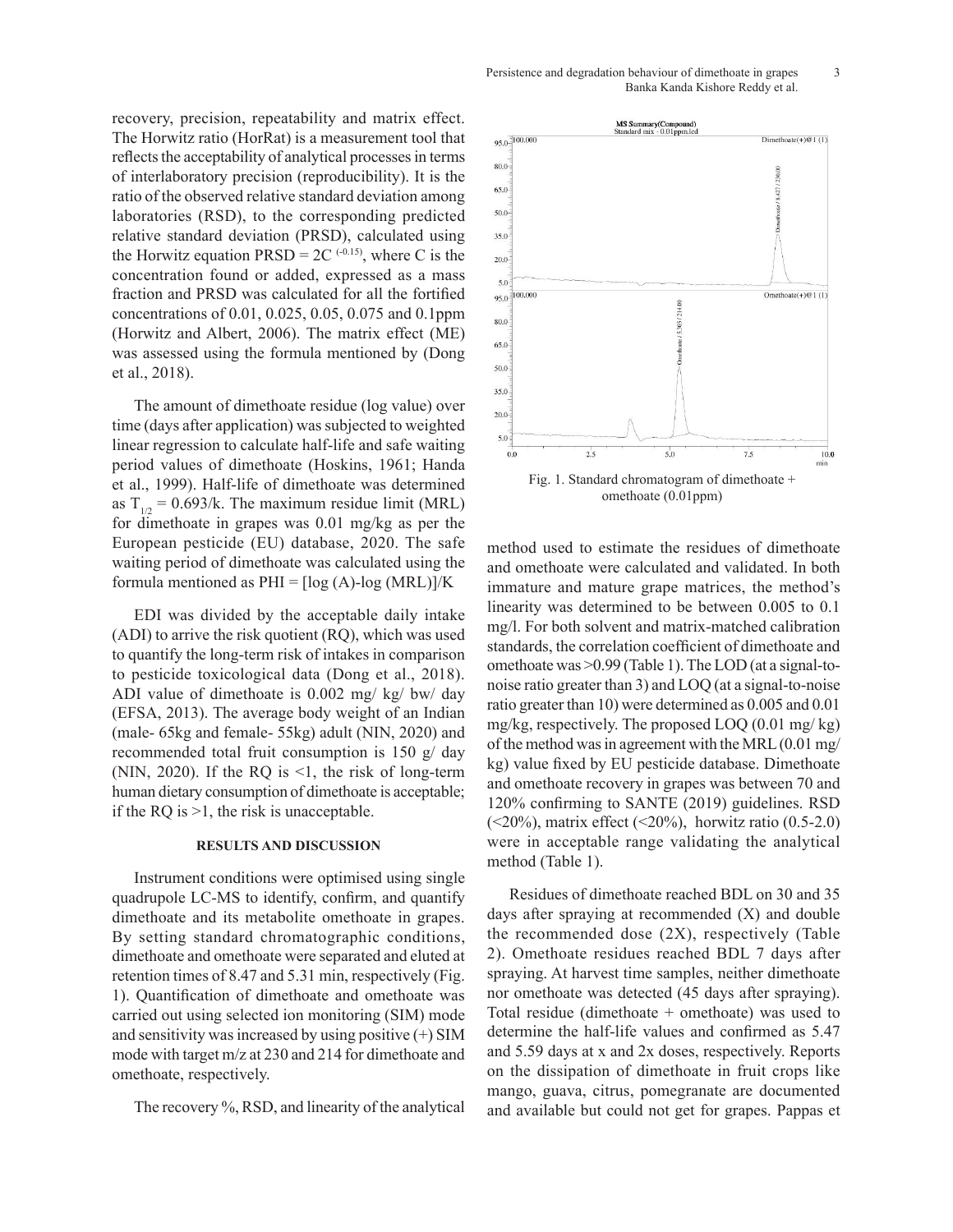| Pesticides                                                                               | Calibration     | Calibration       |                      | Regression equation   | Correlation        | Matrix effect |        |  |  |
|------------------------------------------------------------------------------------------|-----------------|-------------------|----------------------|-----------------------|--------------------|---------------|--------|--|--|
|                                                                                          | (matrix)        | range $(mg/l)$    |                      |                       | coefficient $(R2)$ | $(\%)$        |        |  |  |
| Dimethoate                                                                               | Solvent         | $0.005 - 0.1$     | $y = 2E+07x + 39129$ |                       | 0.999              |               |        |  |  |
|                                                                                          | Immature grapes | $0.005 - 0.1$     |                      | $y = 2E+07x + 15789$  | 0.9981             | 4.09          |        |  |  |
|                                                                                          | Mature grapes   | $0.005 - 0.1$     |                      | $y = 2E+07x - 42273$  | 0.9962             | 1.68          |        |  |  |
| Omethoate                                                                                | Solvent         | $0.005 - 0.1$     |                      | $y = 2E+07x + 36193$  | 0.9993             |               |        |  |  |
|                                                                                          | Immature grapes | $0.005 - 0.1$     | $y = 3E+07x + 13261$ |                       | 0.9972             |               | 3.56   |  |  |
|                                                                                          | Mature grapes   | $0.005 - 0.1$     |                      | $y = 2E+07x - 4107.6$ | 0.9985             | 6.79          |        |  |  |
| Recovery of dimethoate and omethoate in grape matrix at different spiking levels $(n=7)$ |                 |                   |                      |                       |                    |               |        |  |  |
| Matrix                                                                                   | Spiked          | Dimethoate        |                      |                       | Omethoate          |               |        |  |  |
|                                                                                          | concentration   | Recovery          | <b>RSD</b>           |                       | Recovery           | <b>RSD</b>    | HorRat |  |  |
|                                                                                          | (mg/kg)         | $(\%)\pm SD$      | $(\%)$               | HorRat                | $(\%) \pm SD$      | $(\%)$        |        |  |  |
| Immature<br>grape berries                                                                | 0.010           | $98.79 \pm 2.49$  | 2.52                 | 0.08                  | $96.59 \pm 2.28$   | 2.36          | 0.07   |  |  |
|                                                                                          | 0.025           | $93.55 \pm 1.92$  | 2.06                 | 0.07                  | $92.16 \pm 2.71$   | 2.94          | 0.11   |  |  |
|                                                                                          | 0.050           | $102.31 \pm 1.64$ | 1.60                 | 0.06                  | $103.05 \pm 2.34$  |               | 0.09   |  |  |
|                                                                                          | 0.075           | $97.92 \pm 2.01$  | 2.05                 | 0.09                  | $95.06 \pm 1.80$   | 1.89          | 0.08   |  |  |
|                                                                                          | 0.100           | $95.44 \pm 2.90$  | 3.04                 | 0.14                  | $95.61 \pm 2.20$   | 2.30          | 0.10   |  |  |
| Mature grape<br>berries                                                                  | 0.010           | $95.68 \pm 1.72$  | 1.80                 | 0.06                  | $85.28 \pm 3.09$   | 3.62          | 0.11   |  |  |
|                                                                                          | 0.025           | $90.10 \pm 1.50$  | 1.66                 | 0.06                  | $98.58 \pm 1.48$   | 1.51          | 0.05   |  |  |
|                                                                                          | 0.050           | $85.04 \pm 1.68$  | 1.98                 | 0.08                  | $93.54 \pm 1.96$   | 1.02          | 0.04   |  |  |
|                                                                                          | 0.075           | $92.08 \pm 2.61$  | 2.83                 | 0.12                  | $97.82 \pm 2.88$   | 2.94          | 0.13   |  |  |
|                                                                                          | 0.100           | $95.28 \pm 3.17$  | 3.33                 | 0.15                  | $94.19 \pm 1.91$   | 2.02          | 0.09   |  |  |

Table 1. Recovery, linearity parameters and matrix effect of dimethoate and omethoate in grape matrices

SD- standard deviation; RSD- relative standard deviation, HorRat- Horwitz ratio

Table 2. Residues, dissipation and dietary risk assessment of dimethoate in immature grape berries at 445 g a.i ha<sup>-1</sup> (X) and 890 g a.i ha<sup>-1</sup> (2X)

| x dose              |                       |            |            |                   | $2x$ dose                |                |           |            |          |               |              |
|---------------------|-----------------------|------------|------------|-------------------|--------------------------|----------------|-----------|------------|----------|---------------|--------------|
| Days                | Dime-                 | Ome-thoate | Total      |                   | Dietary risk             | Days           | Dime-     | Ome-       | Total    |               | Dietary risk |
| after               | thoate                | residues*  | residues   | assessment        |                          | after          | thoate    | thoater    | residues | assessment    |              |
| treatment           | residues*             | (mg/kg)    | (mg/kg)    | Risk quotient     |                          | treat-         | residues* | residues*  | (mg/kg)  | Risk quotient |              |
|                     | (mg/kg)               |            |            | (RQ)              |                          | ment           | (mg/kg)   | (mg/kg)    |          | (RQ)          |              |
|                     |                       |            |            | Adult             | Adult                    |                |           |            |          | Adult         | Adult        |
|                     |                       |            |            | male              | female                   |                |           |            |          | male          | female       |
|                     |                       |            |            | $(65 \text{ kg})$ | $(55 \text{ kg})$        |                |           |            |          | (65 kg)       | (55 kg)      |
| 0(2hrs)             | 1.012                 | 0.035      | 1.047      | 1.20              | 1.43                     | $\overline{0}$ | 2.107     | 0.061      | 2.168    | 2.50          | 2.96         |
|                     |                       |            |            |                   |                          | (2hrs)         |           |            |          |               |              |
| 1                   | 0.607                 | 0.026      | 0.633      | 0.73              | 0.86                     | 1              | 1.098     | 0.051      | 1.149    | 1.32          | 1.56         |
| 3                   | 0.527                 | 0.022      | 0.549      | 0.63              | 0.75                     | 3              | 0.802     | 0.035      | 0.837    | 0.96          | 1.14         |
| 5                   | 0.385                 | 0.011      | 0.396      | 0.46              | 0.54                     | 5              | 0.632     | 0.028      | 0.660    | 0.76          | 0.90         |
| 7                   | 0.272                 | <b>BDL</b> | 0.272      | 0.31              | 0.37                     | 7              | 0.567     | 0.014      | 0.581    | 0.67          | 0.80         |
| 10                  | 0.162                 | <b>BDL</b> | 0.162      | 0.19              | 0.22                     | 10             | 0.337     | <b>BDL</b> | 0.337    | 0.39          | 0.46         |
| 15                  | 0.099                 | <b>BDL</b> | 0.099      | 0.11              | 0.13                     | 15             | 0.295     | <b>BDL</b> | 0.295    | 0.34          | 0.40         |
| 20                  | 0.078                 | <b>BDL</b> | 0.078      | 0.09              | 0.11                     | 20             | 0.205     | <b>BDL</b> | 0.205    | 0.24          | 0.28         |
| 25                  | 0.044                 | <b>BDL</b> | 0.044      | 0.05              | 0.06                     | 25             | 0.091     | <b>BDL</b> | 0.091    | 0.10          | 0.12         |
| 30                  | 0.014                 | <b>BDL</b> | 0.014      | 0.01              | 0.01                     | 30             | 0.051     | <b>BDL</b> | 0.051    | 0.06          | 0.07         |
| 35                  | <b>BDL</b>            | <b>BDL</b> | <b>BDL</b> |                   | $\overline{\phantom{a}}$ | 35             | 0.010     | <b>BDL</b> | 0.010    | 0.01          | 0.01         |
| Kinetic<br>equation | $y = 0.055x + 2.8862$ |            |            |                   | $y = 0.0538x + 3.1818$   |                |           |            |          |               |              |
| $R^2$ value         | 0.974                 |            |            |                   |                          | 0.947          |           |            |          |               |              |
| Half-life           | 5.47 days             |            |            |                   | 5.59 days                |                |           |            |          |               |              |
| PHI                 | 36.72 days            |            |            |                   | 43.42 days               |                |           |            |          |               |              |

BDL-Below Detectable Level (<0.01 mg/ kg); \*Mean of three replicates, RQ- Risk Quotient